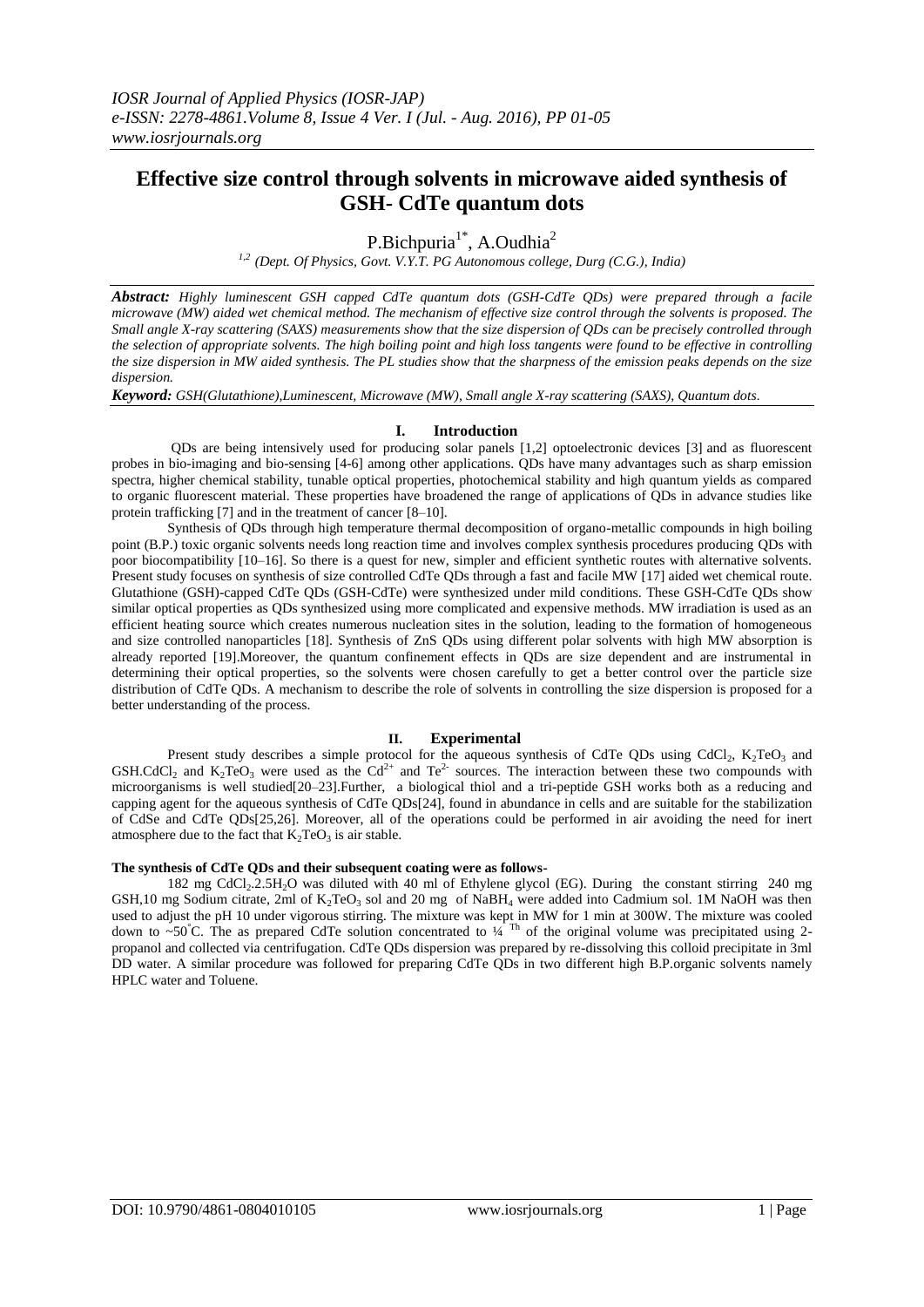## **III. Results And Discussions**

#### **3.1 Selection of high MW absorbing solvents**

In present study MW irradiations were used as the source of energy and the high B.P. solvents were chosen for synthesis as they are highly MW absorbing. MW based methods have an edge over the other methods described above as they can be scaled up for large scale production without suffering unwanted thermal gradient effects[27].Selection of precursors and solvent play a very important role in MW-assisted reaction kinetics. Table 1 shows that EG had the highest B.P. as well as remarkably high value of the loss tangent, both affect the heating process, which finally led to the formation of QDs with minimum size dispersion. At the higher temperatures allowed by organo-metallic synthesis, reaction rates are faster and crystallinity is generally higher. Furthermore, there is more thermal energy to help each add-atom find more energetically favorable bonding positions in the crystal lattice, thus reducing defects by annealing during growth. Based on these findings, EG was chosen as solvent for all further optical studies.

| S.No | Properties of organic solvents | Organic solvents |       |                   |  |  |
|------|--------------------------------|------------------|-------|-------------------|--|--|
|      |                                | Toluene          | EG    | <b>HPLC</b> water |  |  |
|      | B.P. (°C)                      | 110              | 197.3 | 100               |  |  |
|      | Density $(kg/m^3)$             | 867              | 1110  | 1000              |  |  |
| 3.   | Dielectric constant            | 2.38             | 37    | 80.10             |  |  |
|      | Loss tangent $(\tan \delta)$   | 0.04             | 1.35  | 0.16              |  |  |

**Table 1** Comparison of properties of organic solvents used to synthesize CdTe QDs

The particle size distribution was determined by SAXS studies shown in Fig.1 and the related data is compiled in Table 2.



**Fig. 1** SAXS studies showing size distribution of GSH-CdTe nanoparticles by volume using (a) EG (b) Toluene (c) HPLC water as solvents.

The standard deviation is minimum in the case of EG, which has the highest boiling point.

| тане 4<br>Details of SAAS studies of Cu Le Darticles obtained using various solvents |              |                   |                      |                   |           |               |  |  |  |
|--------------------------------------------------------------------------------------|--------------|-------------------|----------------------|-------------------|-----------|---------------|--|--|--|
| S. no.                                                                               | Sample name  | Organic solvents  | Absorption<br>factor | radius<br>Average | Standard  | Surface<br>tΩ |  |  |  |
|                                                                                      |              |                   | of samples           | (nm)              | deviation | volume        |  |  |  |
|                                                                                      |              |                   |                      |                   | (96)      | ratio(S/V)    |  |  |  |
|                                                                                      | GSH-CdTe ODs | Toluene           | 1.51                 | 2.07              | 34.25     | 0.181/A       |  |  |  |
|                                                                                      | GSH-CdTe ODs | EG                | .61                  | 2.33              | 20.51     | 0.131/A       |  |  |  |
|                                                                                      | GSH-CdTe ODs | <b>HPLC</b> water | . 98                 | 13.06             | 53.24     | 0.041/A       |  |  |  |

**Table 2** Details of SAXS studies of CdTe particles obtained using various solvents

It can be further added that the non polar reaction medium involving dielectric heating mechanism (EG and Toluene) resulted in enhanced reaction rates, higher reaction yield and a better control over the size and hence the optical properties of QDs than polar solvent (HPLC water) showing ionic conductivity mechanism. Further, the dielectric heating heats the whole volume uniformly and reduces thermal gradient effects, when compared to convective heating; allowing a better control over size dispersion [19]. It has been reported that the EG molecules participate in the stabilization of the nanocrystals and passivation of surface defects, with an optimum concentration for production of stably dispersed CdTe [28].

#### **3.2 Morphological studies**

The SEM micrograph (JEOL EO JSM 5600) shown in Fig.2(a) shows representing GSH–CdTe QDs synthesized using EG as a solvent at magnification 20kv x 10000.This micrograph shows density populated colony of CdTe QDs with almost spherical morphology. The inset attached with Fig. 2 (a) shows that this QDs are well dispersed.The XRD pattern matches with the JCPDS file JCDS card no.65-1046 of wurtzite CdTe (Fig. 2(b)) .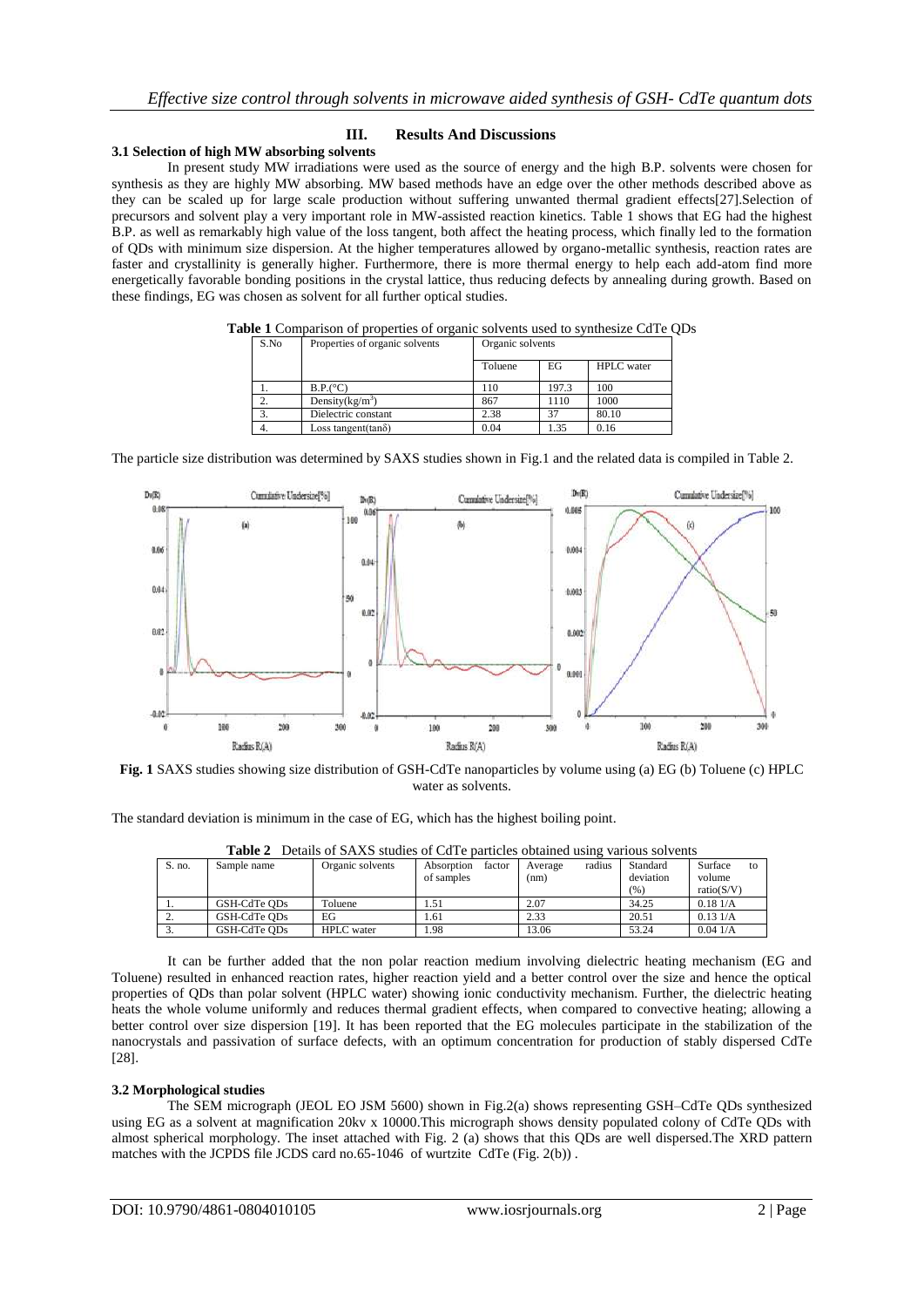

**Fig.2** (a) SEM micrograph of GSH-CdTe QDs synthesized using EG as solvent (b) XRD of GSH-CdTe QDs using EG as solvent

However it was interesting to note that the percentage yield and minimum particle size was obtained in case of toluene mediated process. Fig. 3 (a), 3(b) and 3(c) compares the percentage yield obtained for all three solvents used, showing toluene mediated synthesis giving highest (95%) yield.



**Fig . 3** Percentage yield obtained as a function of (a) B.P. of the solvents used (b) density of the solvents used (c) dielectric constants of the solvents used.

Finally, the MW power and time of irradiation were optimized for toluene for getting higher percentage yield and the values were selected from the graphs shown in Fig.4 (a) and (b).



**Fig.4** (a) % yield Vs MW power showing a peak around power 300 W (b) % yield Vs MW irradiation time showing max yield at around 60 sec.

#### **3.3 Effective capping mechanism of capping and surface passivation by EG**

There are various strategies developed for getting a narrower size distribution of nanoparticles like to minimize coagulation by adding surfactants to improve dispersion and cause them to repel each other by columbic forces or steric hindrance [29, 30]. In present case GSH dissolved in various polar/ non-polar solvents was used for capping and surface passivation. It was observed that the nanocrystal size variations are reduced in case of non-polar organic solvents where ligands controlled the growth rate of particles. In wet chemistry routes, the synthesis temperature is limited by the B.P. of the solvent. Growing at lower temperatures produces QDs with higher defect concentrations, which translates into a low photoluminescence quantum yield (PLQY). Present study addresses these problems by adopting MW aided synthetic strategies using high B.P. nontoxic solvents, to achieve a lower particle size distribution along with a sharp PL emission free of peaks related to defects. Apart from this the organic ligands naturally provide surface passivation through binding to the surface during synthesis, which protects the surface from oxidation and minimizes the electronic trapping properties of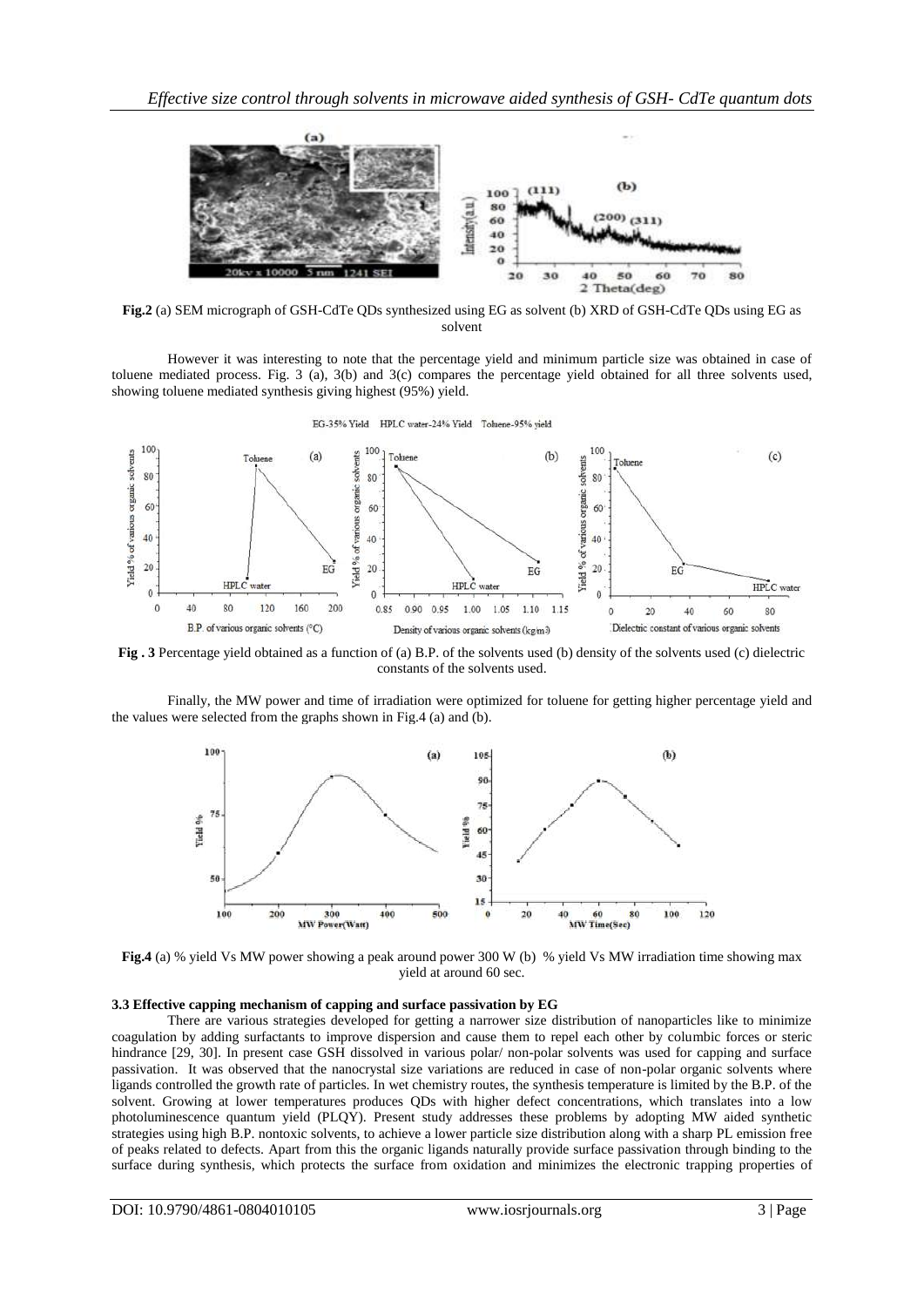surface defects [30]. It will be interesting to relate the functional groups present in the solvents with the surface passivation mechanism prevailing in them.Fig.5 shows the chemical structures of all three solvents used in the present study.



**Fig. 5** Structures of organic solvents used in the present study (a) EG (b) Toluene (c) HPCL water.

One can attribute the effective passivation of QDs by EG to the methyl group attached to the benzene ring present in them, which has a greater affinity to bind CdTe than the two –OH groups found in toluene attached to a straight carbon chain [31]. Further, the water molecules have a single –OH ion, whereas at least two water molecules are needed to bind to one  $Cd^{2+}$  ions, this will leave unsaturated bonds resulting in a poor surface passivation as compared to toluene, which has two –OH ions attached to it. Both (SAXS) (see in Fig.1) and optical studies show a stronger passivation by EG as compared to toluene and water resulting in a better size control.

## **3.4 Effect of solvents on the optical properties of QDs**

Fig.6(I) shows the UV-Vis optical absorption spectra of CdTe QDs prepared in various solvents. The sudden increase in absorption indicates direct band to band absorption, depicting the absorption edge. It shows a blue shift with the decreasing particle size. Moreover the sharp absorption edge can be attributed to absence of defect states in the band gap region. Fig.(6)II shows Energy band model showing the defects in bulk CdTe.Cd vacancy,  $V_{cd}$  gives rise to shallow acceptor states, while Cd substitution on a Te site,  $Cd_{Te}$  gives rise to shallow acceptor state. Interstitial Cd (Cd<sub>i</sub>) gives rise to a relatively shallow donor state, while Interstitials Te (Te<sub>i</sub>) gives rise to deep states [32]. However, the defect related hump observed in between 400-500 nm in Fig.6(I) is visible in case of toluene and HPLC mediated QDs, whereas it is absent in the absorption spectra of EG mediated QDs. This again supports the defect free synthesis mechanism of high boiling point organic solvents as EG.



**Fig.6** (I) UV-optical absorption of GSH-CdTe QDs using various organic solvents (II) Energy band model defects in bulk CdTe.

The PL emission spectra of the CdTe QDs obtained using various solvents is shown in Fig. 7 it can be observed that the narrowest and sharpest peak is observed in case QDs synthesized in EG. This can be closely related to the narrowest size distribution obtained in this case along with the defect free synthesis mechanism mediated by EG as discussed earlier.